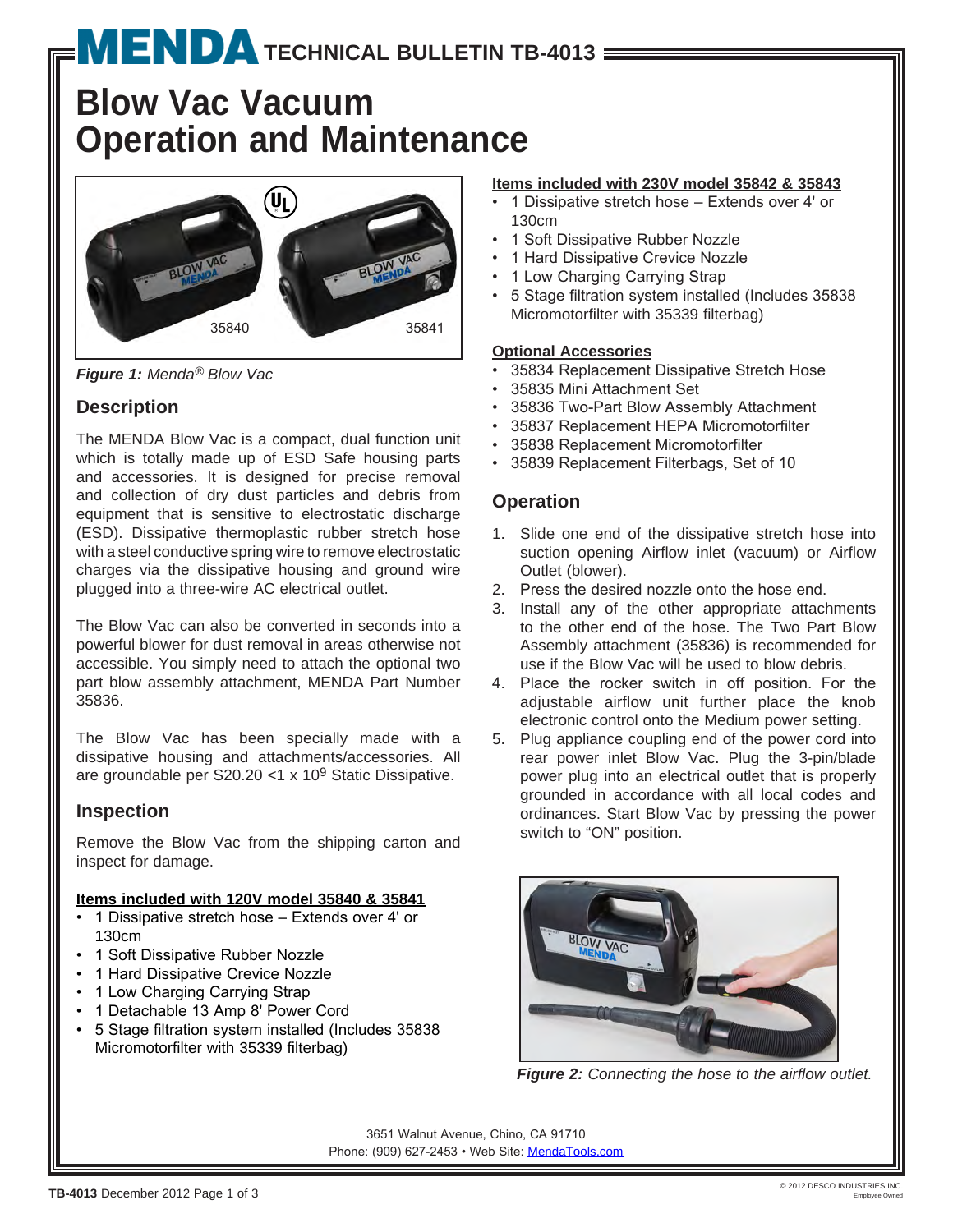

*Figure 3: Connecting the hose to the airflow inlet.*

## **Filter Change-Out Instructions**

To retain dust and fine dry particles down to 0.3 micron, the Blow Vac is fitted with a special double-layer paper filter bag, combined with an electro-static charged micro filter. If there is substantial loss of suction and/or blow pressure, follow the below steps:

- 1. Switch-Off appliance and disconnect plug from electrical outlet.
- 2. Verify the nozzle or hose have not become blocked.
- 3. Lift the metal lock on the bottom of the Blow Vac and remove the front cover.



*Figure 4: Releasing the Filter*

- 4. Remove and dispose the paper filterbag (35839) and replace it with a new one.
- 5. Replace the micromotorfilter (35838) after approximate 5 times of changing the filterbag (35839).



*Figure 5: Removing and Changing the Filter*

#### **Safety Warning**

- The Blow Vac is designed for indoor use and should be stored in a dry place.
- It is NOT designed to collect liquids, or health endangered dust such as asbestos.
- Unplug the Blow Vac when it is not in use.
- Never use the appliance without the paper filterbag (35839) and micromotorfilter (35838) in place.
- Thermal Protection Automatic Shut-Off
- Not recommended for use for toner pick up.

3651 Walnut Avenue, Chino, CA 91710 Phone: (909) 627-2453 • Web Site: [MendaT](http://www.mendapump.com)ools.com